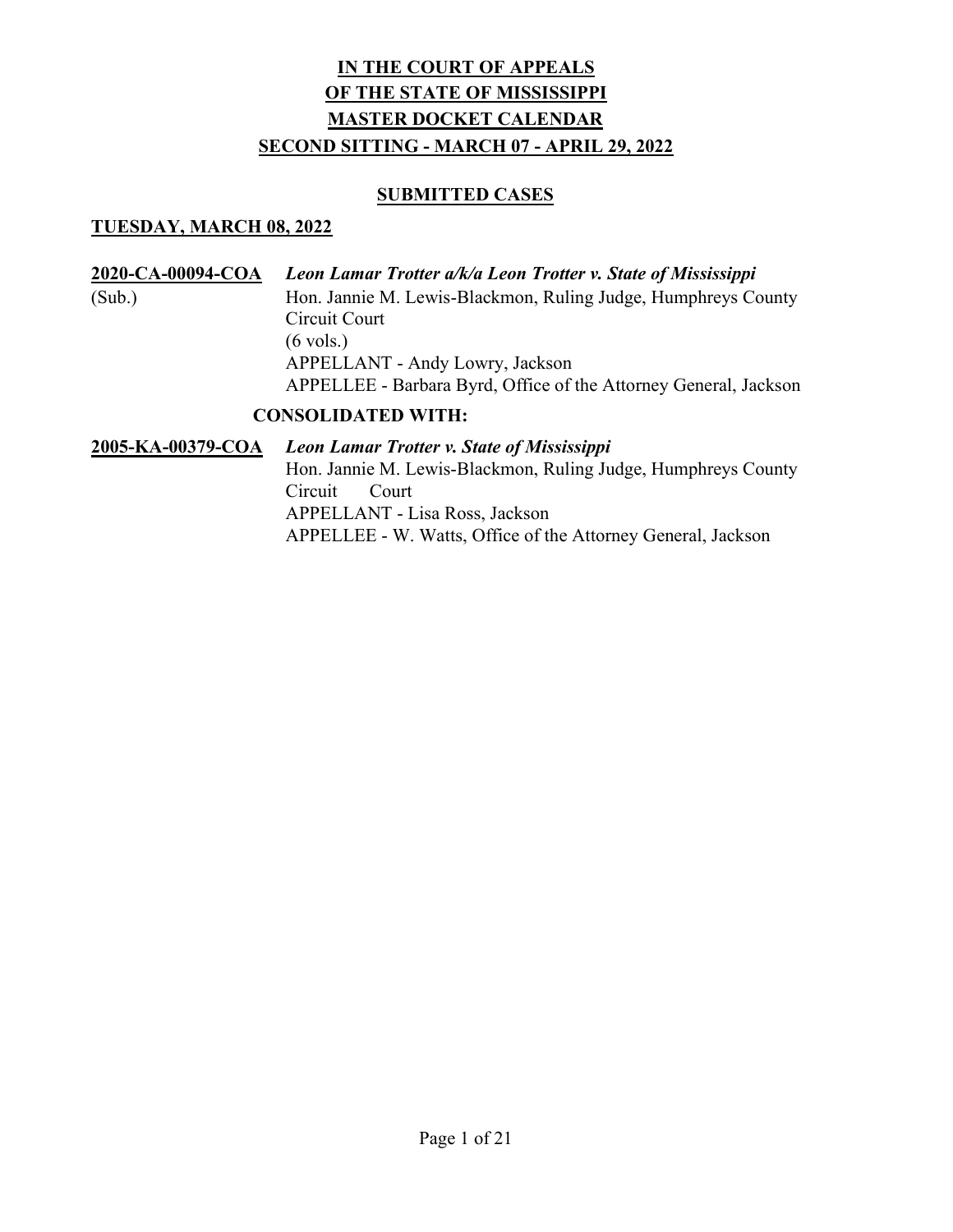#### SUBMITTED CASES

#### TUESDAY, MARCH 08, 2022

2020-CA-01409-COA One Hundred Fifty-Three Thousand Three Hundred Forty Dollars (\$153,340.00) in United States Currency and Gene Parnell Taylor v. State of Mississippi, Ex Rel. and Rankin County Sheriff's Department (Sub.) Hon. John H. Emfinger, Ruling Judge, Rankin County Circuit Court  $(2 \text{ vols.})$  APPELLANT - Ammie Nguyen, Flowood APPELLEE - Michael Smith, II, Brandon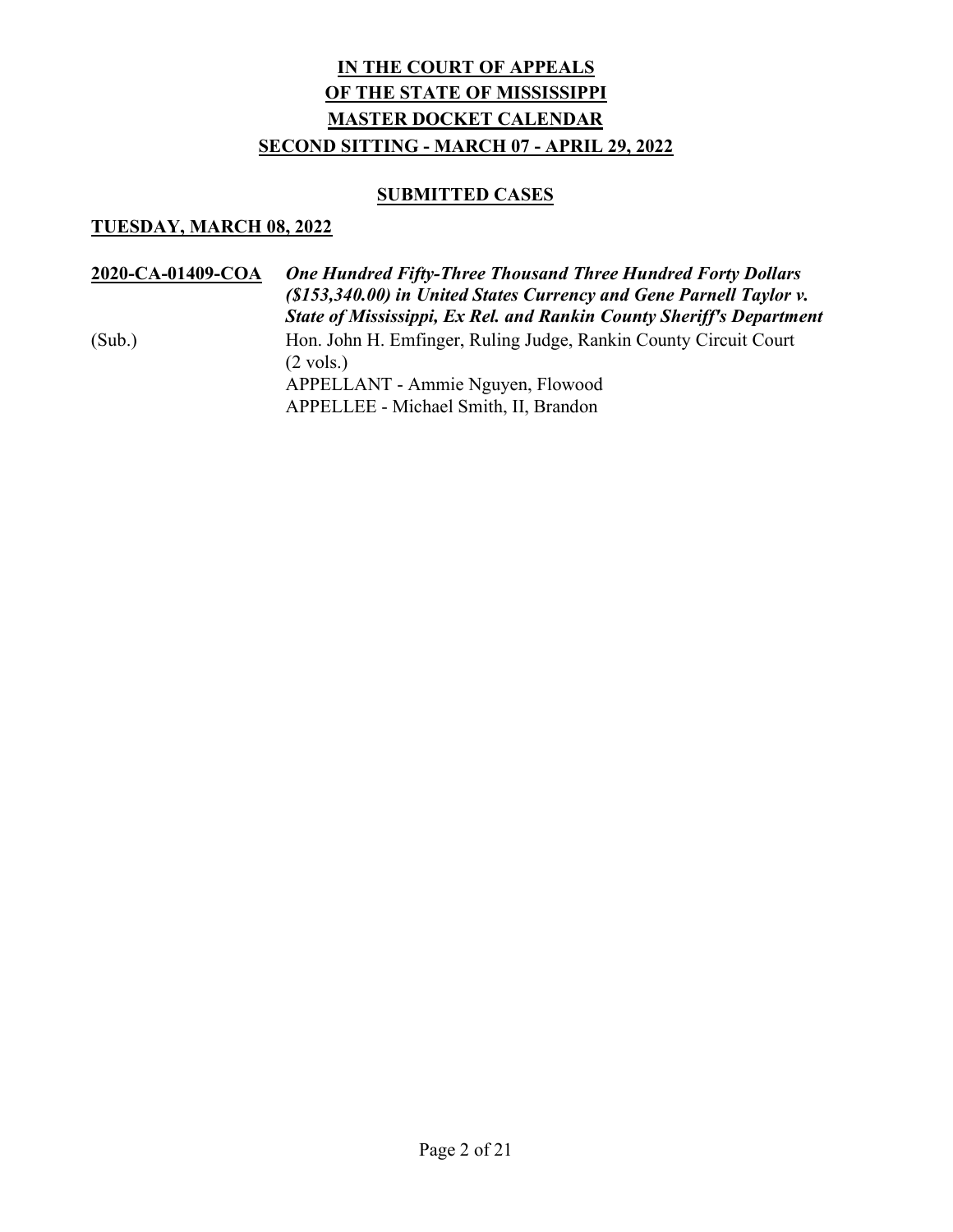### **SUBMITTED CASES**

| 2020-CA-01280-COA | Alma J. Young, Patsy Windom, Johnnie E. Johnson, John E. Young,<br>Patricia Rhymes Quinney, Howard L. Crisler, Sr., James Harris, Sr.,<br>Patricia D. Coleman, Chyrell Osborne, Carlee Dente, James E.<br>Tobias, Clarence J. Young, Willie B. Bridges, James E. Copeland,<br>Ruby L. Palmer, Joann Hicks, Melvin Terrell, Benjamin H. Warren,<br>Earnest Brent, Lue A. Kangar, Leonard Wilson, Ollie Bogan, Joe Lee<br>Cooper, Carolyn Kelly, Ruthie Mae Brown, Roy Ford, Troy Hailey,<br>Eugene Cooper, Millie Jean Ayers, L. A. Harris, Clara Mae Wilson,<br>Edward E. Boston, Calvin Cooper, Rosie Willis, Sheila D. Floyd,<br>Josie Pearl Stevens, Mamie B. Wells, Willis D. Young, Michael A.<br>Benson, Peggy L. Haley, Ruthie D. Polk, Angela D. Sojourner, Callie<br>L. Watkins, Dwayne L. Young, Frank C. Guynes, Rosia M. Adams,<br>Patricia A. Catchings, Ordley Johnson, Estella Wilson, Robert<br>Wilson, McArthur Russell, Howard N. Ford, Frankie J. Crisler,<br>Earnestine Smith, Gladys G. Terrell, Leslie B. Ayers, Richard L.<br>Ivory, Amazone T. King, et al. v. Freese & Goss PLLC, Richard A.<br>Freese, Tim Goss, Sheila M. Bossier, Bossier and Associates PLLC, and<br><b>Sweet and Freese PLLC</b> |
|-------------------|--------------------------------------------------------------------------------------------------------------------------------------------------------------------------------------------------------------------------------------------------------------------------------------------------------------------------------------------------------------------------------------------------------------------------------------------------------------------------------------------------------------------------------------------------------------------------------------------------------------------------------------------------------------------------------------------------------------------------------------------------------------------------------------------------------------------------------------------------------------------------------------------------------------------------------------------------------------------------------------------------------------------------------------------------------------------------------------------------------------------------------------------------------------------------------------------------------------------------------|
| (Sub.)            | Hon. Tomika Harris Irving, Ruling Judge, Copiah County Circuit Court<br>$(18 \text{ vols.})$<br>APPELLANT - Chuck McRae, Jackson<br>APPELLEE - Christopher Meyer, Jackson                                                                                                                                                                                                                                                                                                                                                                                                                                                                                                                                                                                                                                                                                                                                                                                                                                                                                                                                                                                                                                                      |
| 2021-CA-00039-COA | Kenneth Purvis v. Mar-Jac Poultry MS, LLC and R and L Poultry<br>Services, Inc. d/b/a The Agri-Business Store                                                                                                                                                                                                                                                                                                                                                                                                                                                                                                                                                                                                                                                                                                                                                                                                                                                                                                                                                                                                                                                                                                                  |
| (Sub.)            | Hon. Robert Thomas Bailey, Ruling Judge, Wayne County Circuit Court<br>$(3 \text{ vols.})$<br>APPELLANT - Clarence Leland, Brandon<br>APPELLEE - Cody Bailey, Brunini, Grantham, Grower & Hewes, PLLC,<br>Jackson                                                                                                                                                                                                                                                                                                                                                                                                                                                                                                                                                                                                                                                                                                                                                                                                                                                                                                                                                                                                              |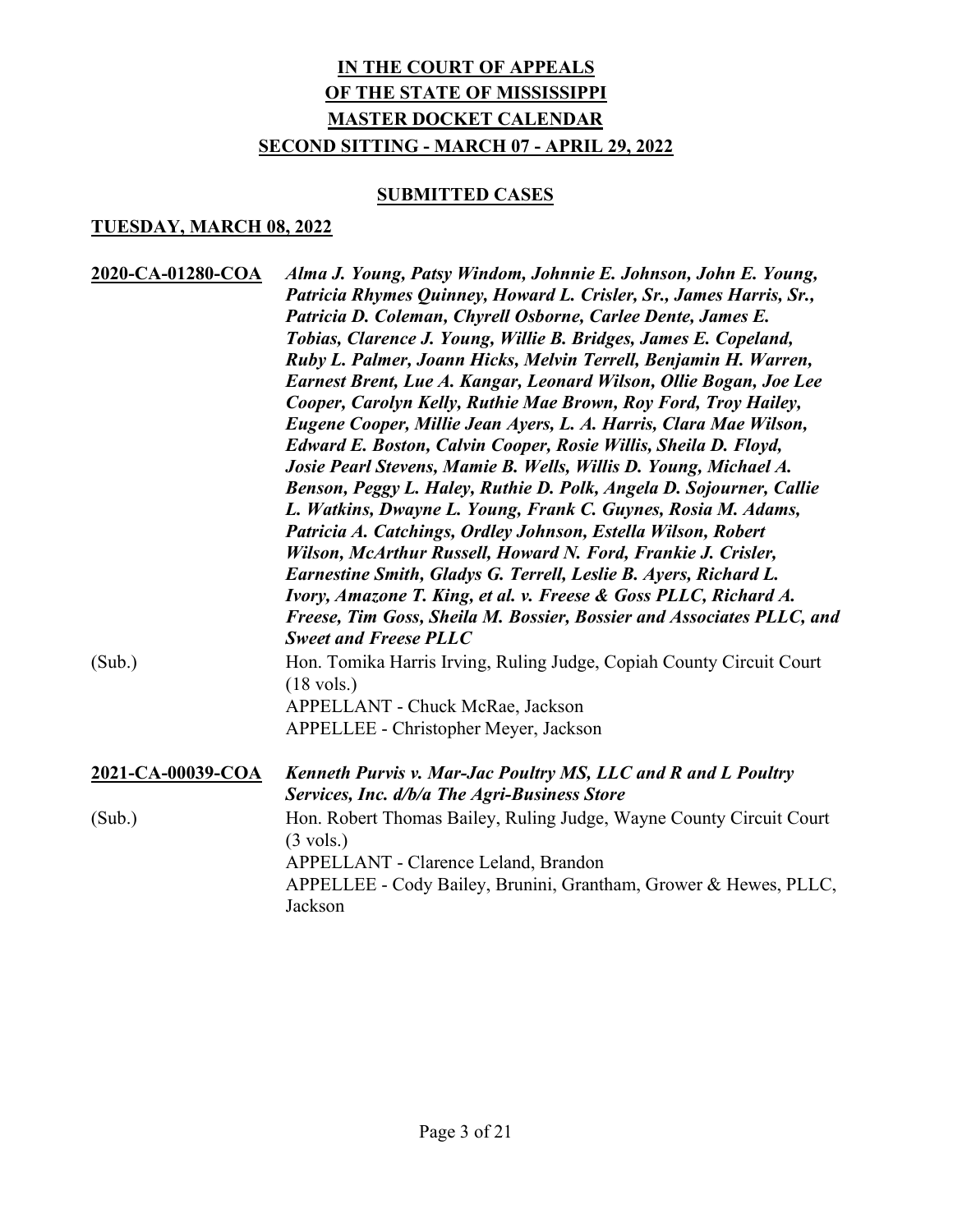### **SUBMITTED CASES**

| 2021-CP-00048-COA<br>(Sub.) | <b>Tyree Camphor v. State of Mississippi</b><br>Hon. Betty W. Sanders, Ruling Judge, Hinds County Circuit Court<br>$(7 \text{ vols.})$<br><b>APPELLANT - Pro Se</b><br>APPELLEE - Allison Horne, Office of the Attorney General, Jackson                                                                    |
|-----------------------------|-------------------------------------------------------------------------------------------------------------------------------------------------------------------------------------------------------------------------------------------------------------------------------------------------------------|
| 2021-KA-00066-COA<br>(Sub.) | Alize Joemise Boyd a/k/a Alize Boyd v. State of Mississippi<br>Hon. Michael Paul Mills, Jr., Ruling Judge, Alcorn County Circuit Court<br>$(6 \text{ vols.})$<br>APPELLANT - Mollie McMillin, State Public Defender Office, Jackson<br>APPELLEE - Alexandra LeBron, Office of the Attorney General, Jackson |
| 2021-CA-00090-COA           | <b>Jesse Earl Herron v. LaWanda Daphene Herron and Dorothy Shelton</b><br><b>Fondren</b>                                                                                                                                                                                                                    |
| (Sub.)                      | Hon. Catherine Farris-Carter, Ruling Judge, Tallahatchie County<br><b>Chancery Court</b><br>$(3 \text{ vols.})$<br>APPELLANT - James Powell, III, Duck Hill<br>APPELLEE - Sabrina Howell, Grenada; A. Rusty Harlow, Jr., Harlow<br>Law Offices, Grenada                                                     |
| 2021-CP-00103-COA           | Taje Leondas Dortch a/k/a Taje Dortch a/k/a Taje L. Dortch v. State of<br><b>Mississippi</b>                                                                                                                                                                                                                |
| (Sub.)                      | Hon. Gerald W. Chatham, Sr., Ruling Judge, DeSoto County Circuit<br>Court<br>$(1 \text{ vol.})$<br><b>APPELLANT - Pro Se</b><br>APPELLEE - Scott Stuart, Office of the Attorney General, Jackson                                                                                                            |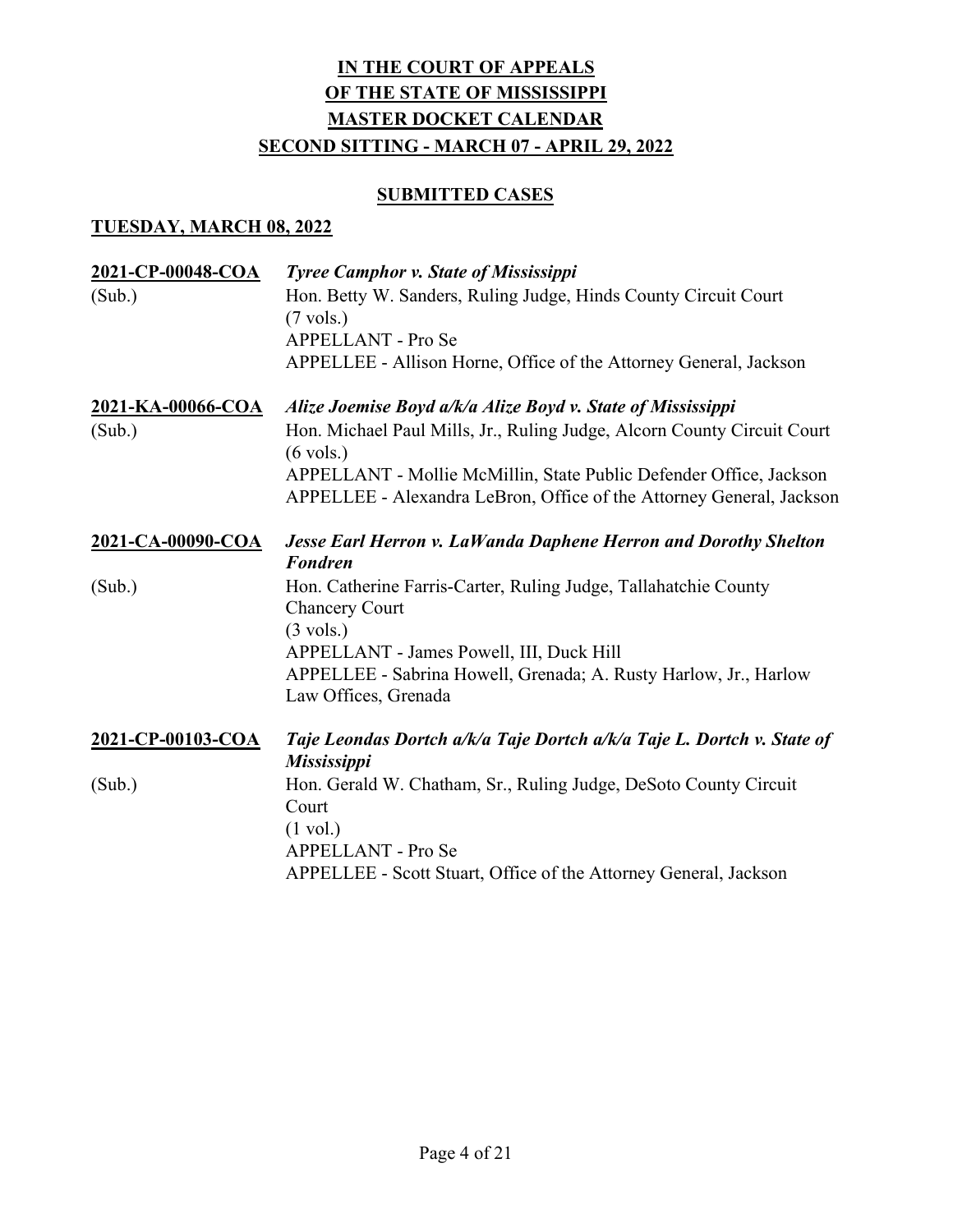### **SUBMITTED CASES**

| 2021-CA-00119-COA<br>(Sub.) | Morgan Kelley v. Kassi Zitzelberger f/k/a Kassi Zitzelberger Kelley<br>Hon. Mark Anthony Maples, Ruling Judge, Jackson County Chancery<br>Court<br>$(3 \text{ vols.})$<br><b>APPELLANT - Brent Bickham, Ocean Springs</b><br><b>APPELLEE - Dianne Ellis, Ocean Springs</b> |
|-----------------------------|----------------------------------------------------------------------------------------------------------------------------------------------------------------------------------------------------------------------------------------------------------------------------|
| 2021-CA-00152-COA           | Michele Edward Frost a/k/a Michael Edward Frost v. State of<br><b>Mississippi</b>                                                                                                                                                                                          |
| (Sub.)                      | Hon. Christopher Louis Schmidt, Ruling Judge, Harrison County Circuit<br>Court<br>$(2 \text{ vols.})$<br>APPELLANT - Jim Davis, III, Gulfport<br>APPELLEE - Alexandra LeBron, Office of the Attorney General, Jackson                                                      |
| 2021-CA-00349-COA           | Patrick Anthony Klis a/k/a Patrick Klis a/k/a Patrick A. Klis v. State<br>of Mississippi                                                                                                                                                                                   |
| (Sub.)                      | Hon. Christopher Louis Schmidt, Ruling Judge, Harrison County Circuit<br>Court                                                                                                                                                                                             |
|                             | $(1 \text{ vol.})$<br>APPELLANT - Christopher Holt, Gulfport<br>APPELLEE - Alexandra Rosenblatt, Office of the Attorney General,<br>Jackson                                                                                                                                |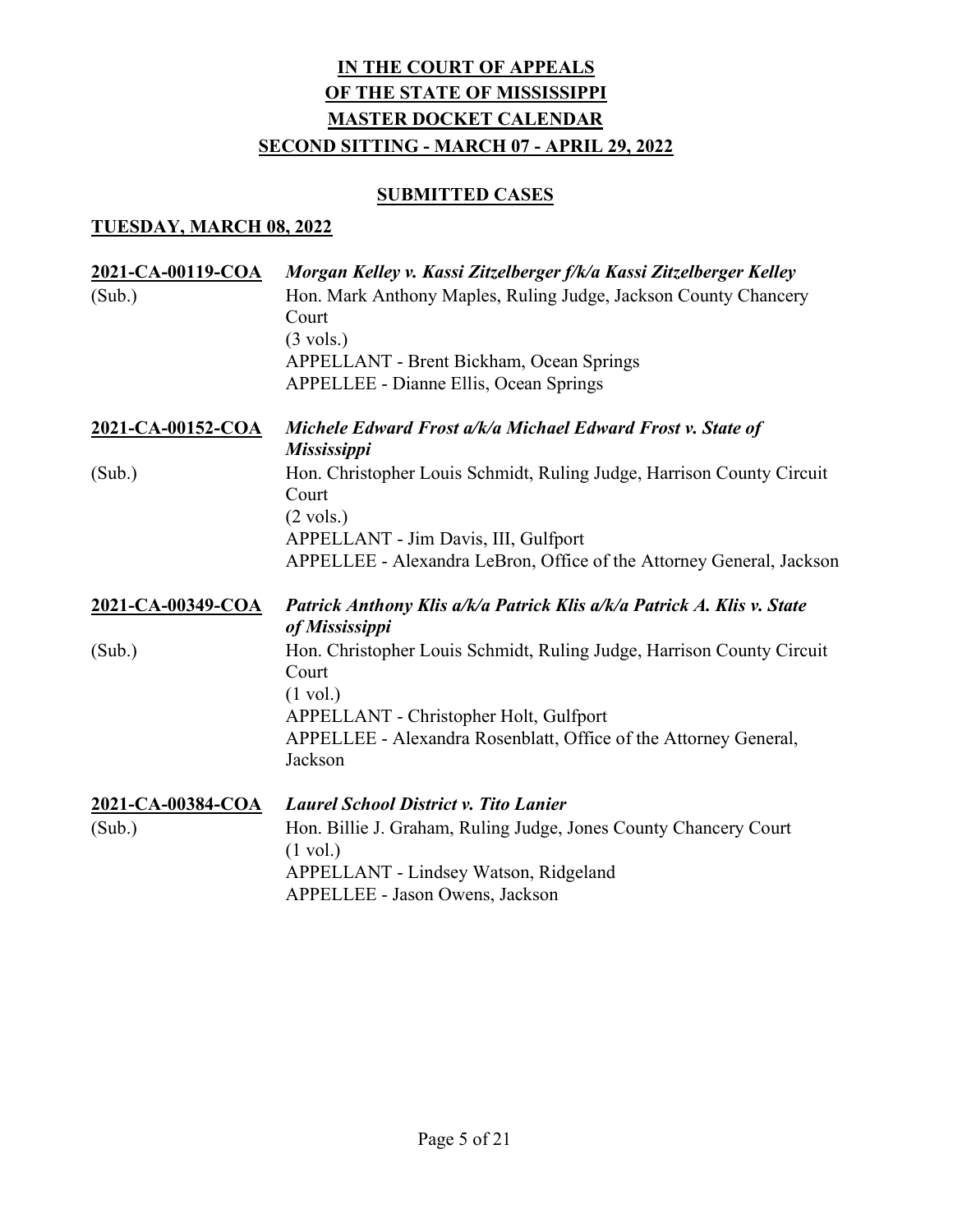#### SUBMITTED CASES

#### TUESDAY, MARCH 08, 2022

| 2021-KA-00416-COA<br>(Sub.) | <b>Bobby Davis v. State of Mississippi</b><br>Hon. David H. Strong, Jr., Ruling Judge, Pike County Circuit Court<br>$(2 \text{ vols.})$<br>APPELLANT - George Holmes, State Public Defender Office, Jackson<br>APPELLEE - Barbara Byrd, Office of the Attorney General, Jackson           |
|-----------------------------|-------------------------------------------------------------------------------------------------------------------------------------------------------------------------------------------------------------------------------------------------------------------------------------------|
| 2021-KA-00418-COA<br>(Sub.) | Douglas McCarty v. State of Mississippi<br>Hon. Claiborne McDonald, Ruling Judge, Lawrence County Circuit Court<br>$(9 \text{ vols.})$<br>APPELLANT - George Holmes, State Public Defender Office, Jackson<br>APPELLEE - Alexandra Rosenblatt, Office of the Attorney General,<br>Jackson |

#### THE CASE LISTED IMMEDIATELY ABOVE WAS PREVIOUSLY SUBMITTED ON THE 1ST SITTING 2022 DOCKET; HOWEVER, IT WILL NOW BE CONSIDERED ON THE 2ND SITTING 2022 DOCKET.

| 2021-CA-00471-COA | Angela A. Avery v. The University of Mississippi                                               |
|-------------------|------------------------------------------------------------------------------------------------|
| (Sub.)            | Hon. James McClure, III, Ruling Judge, Lafayette County Circuit Court<br>$(10 \text{ vols.})$  |
|                   | APPELLANT - Goodloe Lewis, Hickman, Goza & Spragins, PLLC,<br>Oxford                           |
|                   | APPELLEE - Sarah Embry, Oxford                                                                 |
| 2021-CA-00517-COA | Devonta Pipkin a/k/a Devonta O. Pipkin a/k/a Devonta Orlando<br>Pipkin v. State of Mississippi |
| (Sub.)            | Hon. Smith Murphey, Ruling Judge, Tate County Circuit Court<br>$(3 \text{ vols.})$             |
|                   | APPELLANT - Imhotep Alkebu-lan, Atlanta, GA                                                    |
|                   | APPELLEE - Allison Hartman, Office of the Attorney General, Jackson                            |
| 2021-KM-00643-COA | Stephen Borsi a/k/a Stephen Anthony Borsi v. State of Mississippi                              |
| (Sub.)            | Hon. Dewey Key Arthur, Ruling Judge, Rankin County Circuit Court<br>$(4 \text{ vols.})$        |
|                   | <b>APPELLANT</b> - Pro Se                                                                      |
|                   | APPELLEE - John Shirley, Brandon                                                               |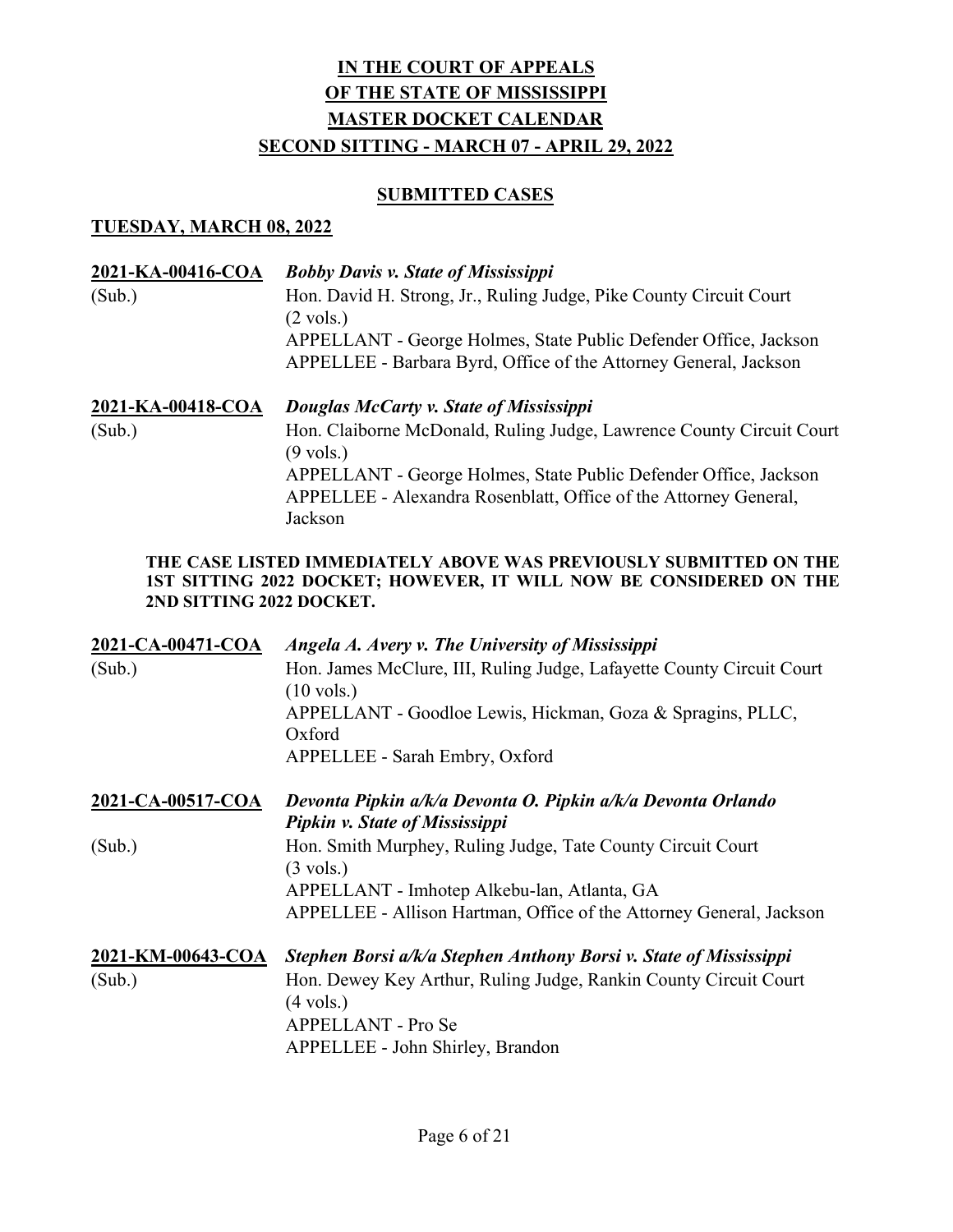### **SUBMITTED CASES**

| 2021-CA-00701-COA | <b>Biloxi Dock &amp; Ice, LLC v. Back Bay Fuel and Ice, LLC</b>  |
|-------------------|------------------------------------------------------------------|
| (Sub.)            | Hon. Lisa P. Dodson, Ruling Judge, Harrison County Circuit Court |
|                   | $(2 \text{ vols.})$                                              |
|                   | APPELLANT - Henry Laird, Gulfport                                |
|                   | APPELLEE - Robert Byrd, Byrd & Wiser, Biloxi                     |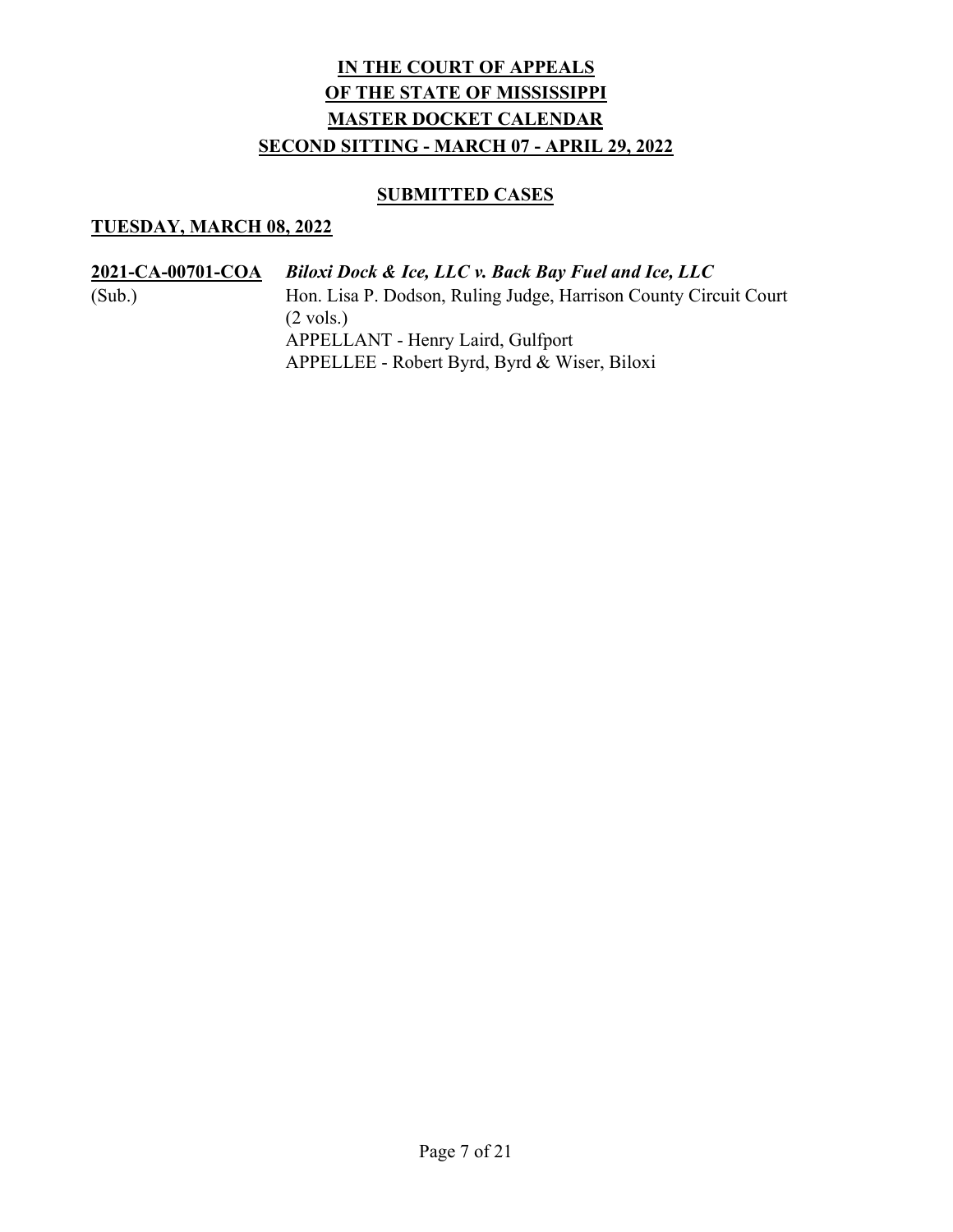#### SUBMITTED CASES

#### WEDNESDAY, MARCH 09, 2022

| 2021-CA-00316-COA | <b>Delando Wilson v. City of Greenville</b>                          |
|-------------------|----------------------------------------------------------------------|
| (Sub.)            | Hon. Margaret Carey-McCray, Ruling Judge, Washington County Circuit  |
|                   | Court                                                                |
|                   | $(3 \text{ vols.})$                                                  |
|                   | APPELLANT - Renetha Frieson, Greenville                              |
|                   | APPELLEE - Willie Griffin, Bailey & Griffin, P.A., Greenville        |
|                   | <b>CONSOLIDATED WITH:</b>                                            |
| 2021-CA-00518-COA | <b>Delando Wilson v. City of Greenville</b>                          |
|                   | Hon. Carol L. White-Richard, Ruling Judge, Washington County Circuit |

Court APPELLANT - Renetha Frieson, Greenville APPELLEE - Willie Griffin, Bailey & Griffin, P.A., Greenville

2021-CA-00544-COA Valerie Terpening, Individually as Guardian and Next Friend of D.L., a Minor and The Estate of Ginger Callegan, Deceased, by and through the Administratrix, Valerie Terpening, on behalf of all Wrongful Death Beneficiaries v. F.L. Crane & Sons, Inc. (Sub.) Hon. Dale Harkey, Ruling Judge, Jackson County Circuit Court  $(2 \text{ vols.})$  APPELLANT - Courtney Wilson, Pascagoula APPELLEE - Cody Bailey, Brunini, Grantham, Grower & Hewes, PLLC, Jackson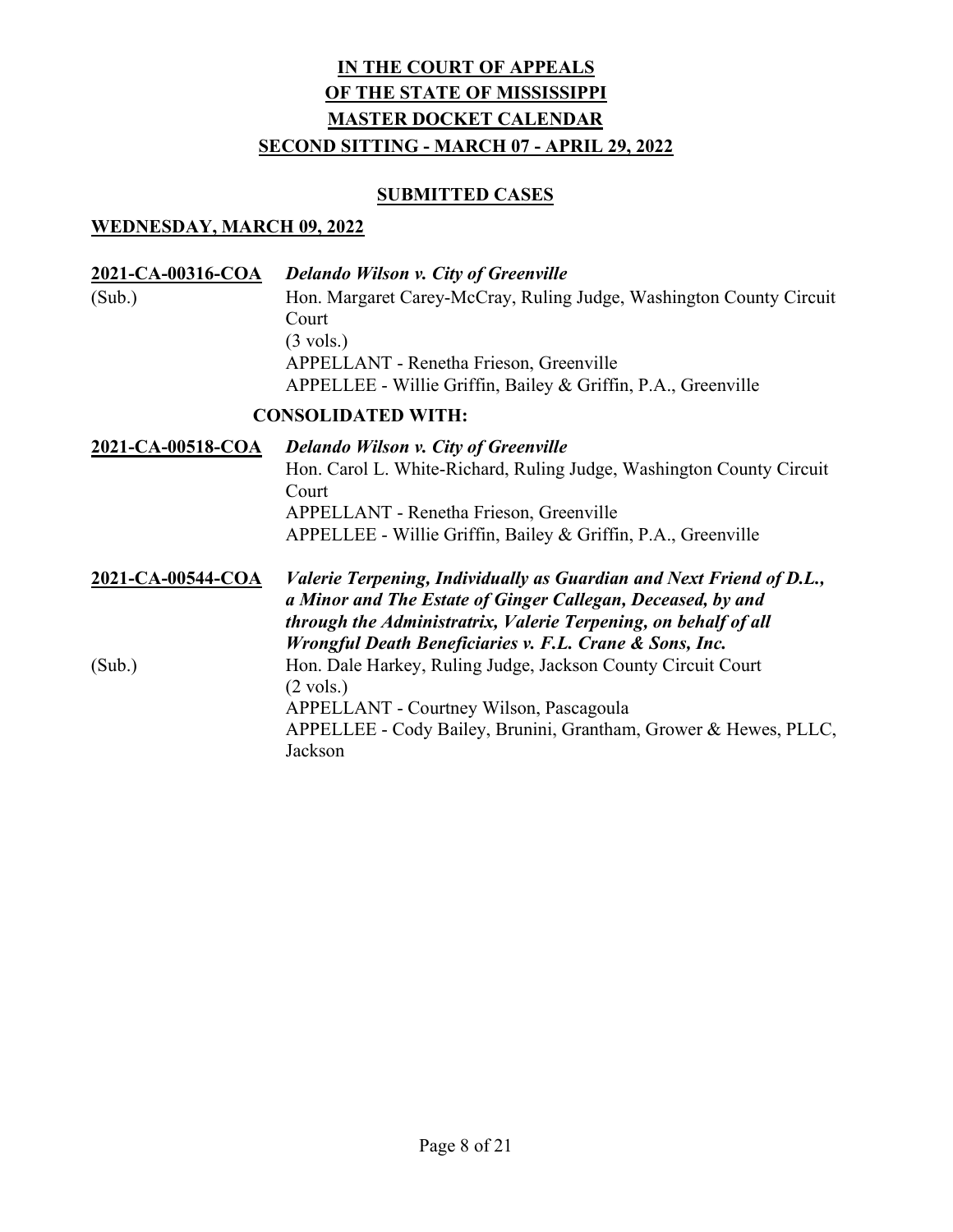### **SUBMITTED CASES**

| 2020-CP-01259-COA | Matthew Oliver Reardon a/k/a Matthew Reardon v. State of Mississippi |
|-------------------|----------------------------------------------------------------------|
| (Sub.)            | Hon. John Kelly Luther, Ruling Judge, Lafayette County Circuit Court |
|                   | $(3 \text{ vols.})$                                                  |
|                   | APPELLANT - Pro Se                                                   |
|                   | APPELLEE - Barbara Byrd, Office of the Attorney General, Jackson     |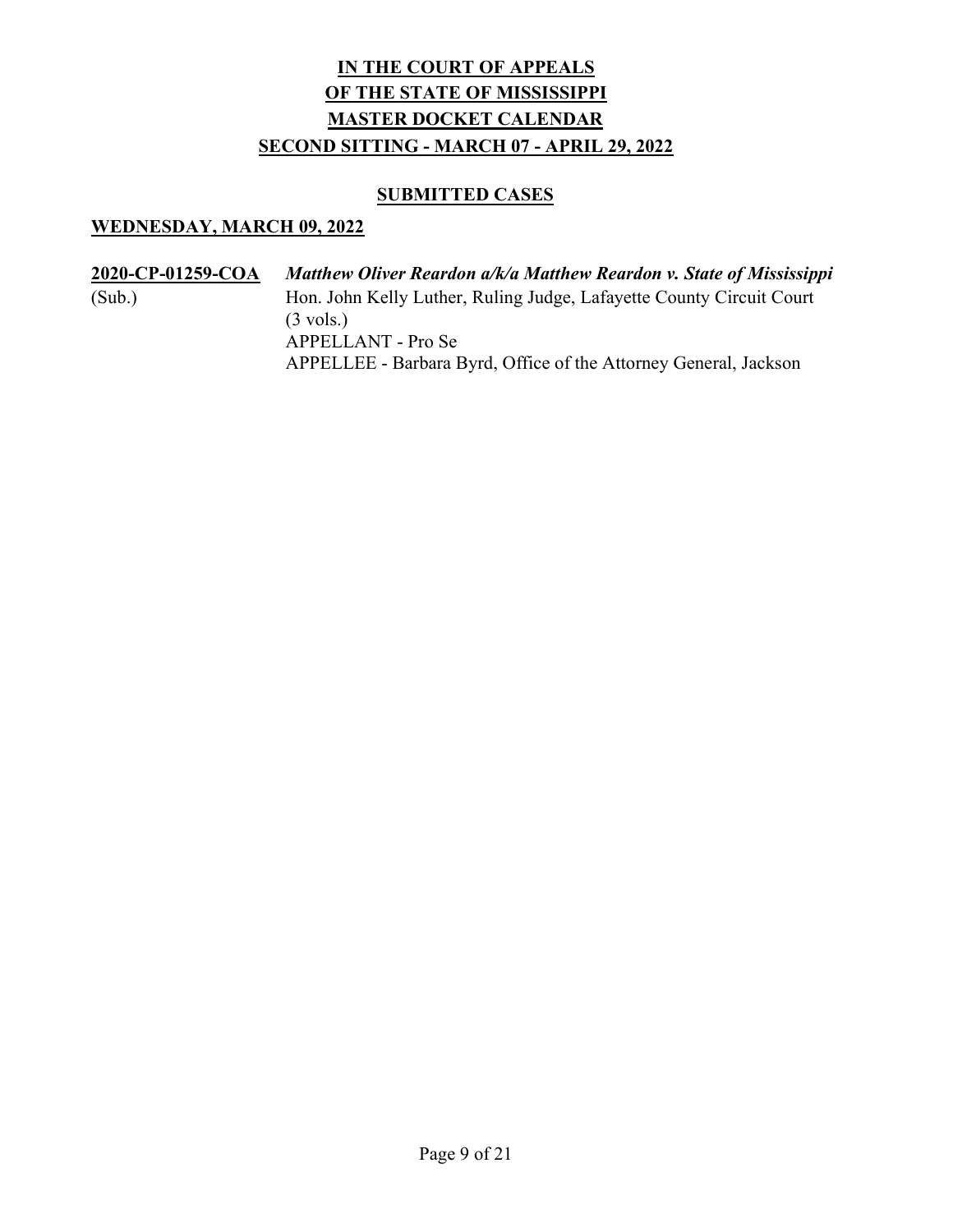## **SUBMITTED CASES**

| 2020-KA-00835-COA | Robert Smart, Jr. a/k/a Robert Smart v. State of Mississippi                                                     |
|-------------------|------------------------------------------------------------------------------------------------------------------|
| (Sub.)            | Hon. Albert B. Smith, III, Ruling Judge, Bolivar County Circuit Court<br>$(5 \text{ vols.})$                     |
|                   | APPELLANT - Daniel Morris, Baton Rouge, LA                                                                       |
|                   | APPELLEE - Alexandra LeBron, Office of the Attorney General, Jackson                                             |
| 2020-CA-00966-COA | Tenisha Monchelle Bullock v. Mississippi Department of Child                                                     |
|                   | <b>Protection Services and Jackson County Department of Child</b><br><b>Protection Services</b>                  |
| (Sub.)            | Hon. Sharon Willis Sigalas, Ruling Judge, Jackson County Youth Court<br>$(3 \text{ vols.})$                      |
|                   | APPELLANT - Marcus Pittman, Pascagoula                                                                           |
|                   | APPELLEE - Tonya M. Blair, Biloxi                                                                                |
| 2020-CA-01194-COA | In the Interest of K.T., a Minor: Shayla Taylor v. Mississippi<br><b>Department of Child Protection Services</b> |
| (Sub.)            | Hon. Brad Ashley Touchstone, Ruling Judge, Lamar County Youth Court<br>$(2 \text{ vols.})$                       |
|                   | APPELLANT - Charles Lawrence, Jr., Hattiesburg                                                                   |
|                   | APPELLEE – Joseph P. Parker, Purvis                                                                              |
| 2020-CA-01208-COA | Detrius Roberson v. State of Mississippi                                                                         |
| (Sub.)            | Hon. George M. Mitchell, Jr., Ruling Judge, Attala County Circuit Court<br>$(2 \text{ vols.})$                   |
|                   | APPELLANT - William Mullennix, Jackson                                                                           |
|                   | APPELLEE - Scott Stuart, Office of the Attorney General, Jackson                                                 |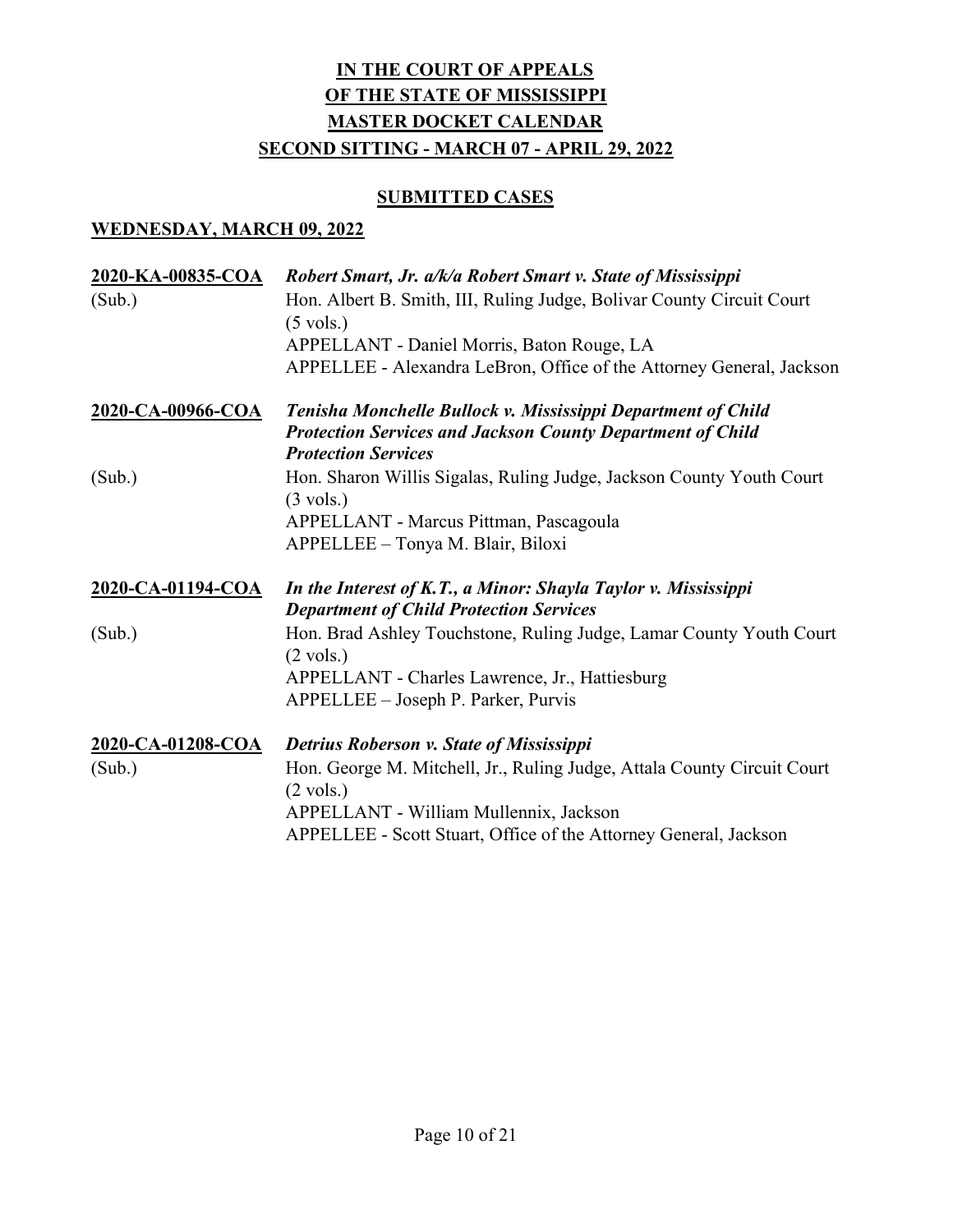### **SUBMITTED CASES**

| 2020-KA-01279-COA | Styvekka Thompson a/k/a Styvekka S. Thompson a/k/a Styvekka<br>Keeara Samone Thompson a/k/a Peanut v. State of Mississippi                |
|-------------------|-------------------------------------------------------------------------------------------------------------------------------------------|
| (Sub.)            | Hon. George M. Mitchell, Jr., Ruling Judge, Attala County Circuit Court<br>$(4 \text{ vols.})$<br>APPELLANT - Bradley Daigneault, Grenada |
|                   | APPELLEE - Candice Rucker, Office of the Attorney General, Jackson                                                                        |
| 2020-KM-01350-COA | <b>Amos Devonte Briggs v. State of Mississippi</b>                                                                                        |
| (Sub.)            | Hon. Debra W. Blackwell, Ruling Judge, Franklin County Circuit Court<br>$(2 \text{ vols.})$                                               |
|                   | APPELLANT - Nelson Estess, McComb                                                                                                         |
|                   | APPELLEE - Mary Williamson, Meadville                                                                                                     |
| 2021-KA-00016-COA | <b>James Dyer v. State of Mississippi</b>                                                                                                 |
| (Sub.)            | Hon. Albert B. Smith, III, Ruling Judge, Bolivar County Circuit Court<br>$(3 \text{ vols.})$                                              |
|                   | APPELLANT - Hunter Aikens, State Public Defender Office, Jackson<br>APPELLEE - Scott Stuart, Office of the Attorney General, Jackson      |
| 2021-SA-00051-COA | John C. Smith v. Public Employees Retirement System of Mississippi                                                                        |
| (Sub.)            | Hon. Isadore W. Patrick, Jr., Ruling Judge, Hinds County Circuit Court<br>$(1 \text{ vol.})$                                              |
|                   | APPELLANT - Yancy Burns, Jackson                                                                                                          |
|                   | APPELLEE - Amelia Gamble, Jackson                                                                                                         |
| 2021-KA-00145-COA | Fredrick Lee Jenkins a/k/a Fredrick Jenkins v. State of Mississippi                                                                       |
| (Sub.)            | Hon. Celeste Embrey Wilson, Ruling Judge, DeSoto County Circuit<br>Court                                                                  |
|                   | $(3 \text{ vols.})$                                                                                                                       |
|                   | APPELLANT - Byron Mobley, Southaven<br>APPELLEE - Lauren Cantrell, Office of the Attorney General, Jackson                                |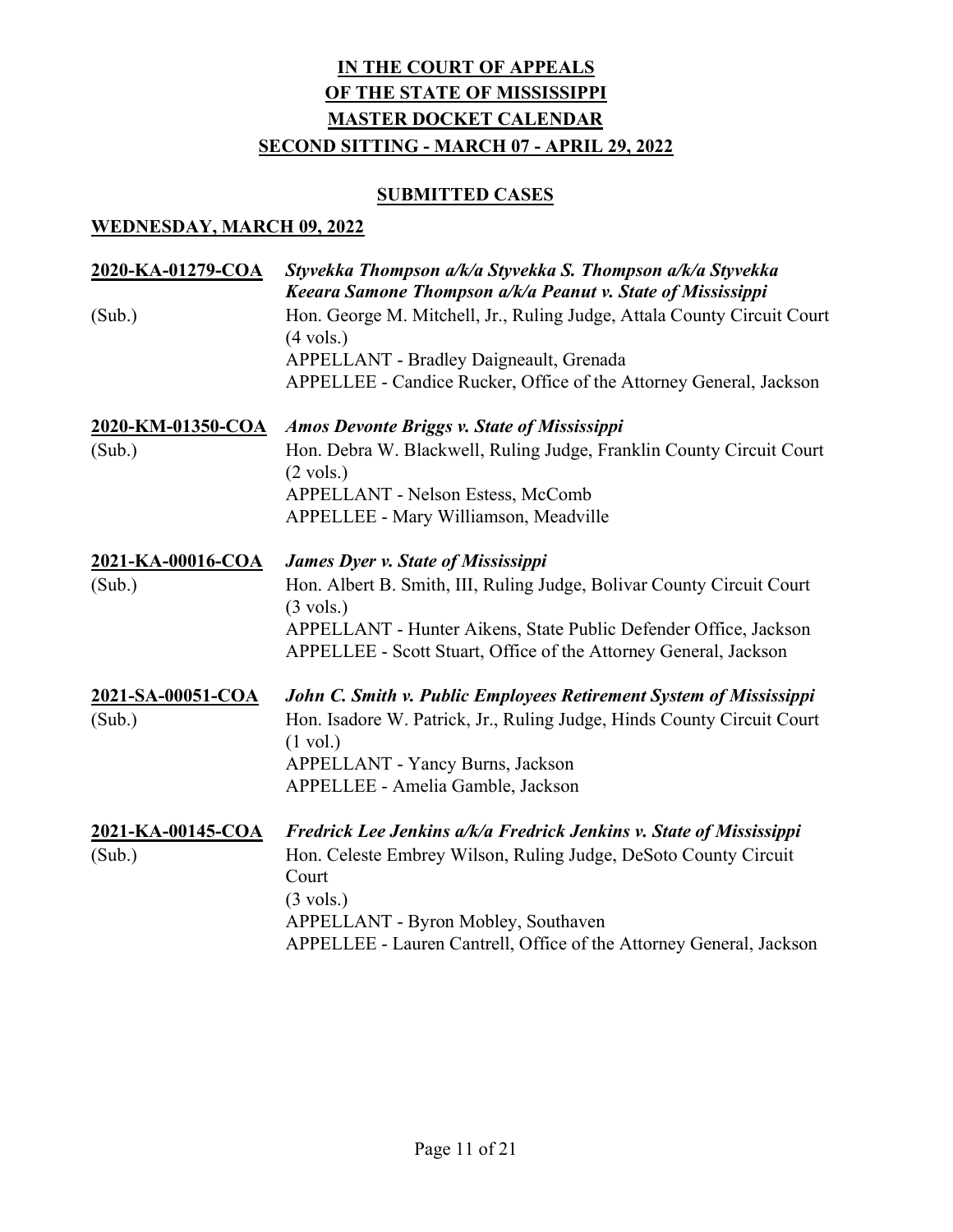### **SUBMITTED CASES**

| 2021-CA-00258-COA<br>(Sub.) | Turner & Associates, The Estate of Bennie Turner and Angela Turner<br>v. The Estate of Gerald Watkins, by and through Cyndee Immon<br>Simmons Watkins, Administratrix; and Gerald Watkins, Deceased<br>Hon. John R. White, Ruling Judge, Pontotoc County Circuit Court<br>$(4 \text{ vols.})$<br>APPELLANT - Angela Ford, Turner & Associates, PLLC, West Point<br>APPELLEE - Jacob Jordan, Oxford |
|-----------------------------|----------------------------------------------------------------------------------------------------------------------------------------------------------------------------------------------------------------------------------------------------------------------------------------------------------------------------------------------------------------------------------------------------|
| 2021-WC-00337-COA           | J.W. Duren v. Effex Management Solutions, LLC and Great American<br><b>Alliance Insurance Company</b>                                                                                                                                                                                                                                                                                              |
| (Sub.)                      | Mississippi Workers' Compensation Commission<br>$(3 \text{ vols.})$<br><b>APPELLANT</b> – Pro Se<br>APPELLEE - Ginger Robey, Daniel Coker Horton & Bell, P.A., Oxford                                                                                                                                                                                                                              |
| 2021-CA-00368-COA           | Sel Business Services, LLC and Skip Lloyd v. Wilburn Lord, Jr.,<br>Sharkey County, Mississippi, Issaquena County, Mississippi and<br><b>Sharkey-Issaquena Community Hospital</b>                                                                                                                                                                                                                   |
| (Sub.)                      | Hon. Jaye A. Bradley, Ruling Judge, Sharkey County Chancery Court<br>$(2 \text{ vols.})$<br>APPELLANT - C. W. Walker, III, Greenville<br>APPELLEE - Frank Dantone, Jr., Henderson Dantone, P.A., Greenville;<br>Charles Cowan, Jackson                                                                                                                                                             |
| 2021-CA-00426-COA           | In the Matter of the E.M. Rush Trust; Mary Jane Rush Lennon, Stacy<br>Lennon, Julie E. Lennon, Estate of Perry Rush Lennon, Robert R.<br>Lennon, Jr. and Dana R. Schilling v. Lowrey & Fortner, P.A.                                                                                                                                                                                               |
| (Sub.)                      | Hon. Michael Chadwick Smith, Ruling Judge, Forrest County Chancery<br>Court<br>$(3 \text{ vols.})$<br>APPELLANT - S. Wayne Easterling, Hattiesburg<br>APPELLEE - Richard Filce, Erik M. Lowrey, P.A., Hattiesburg                                                                                                                                                                                  |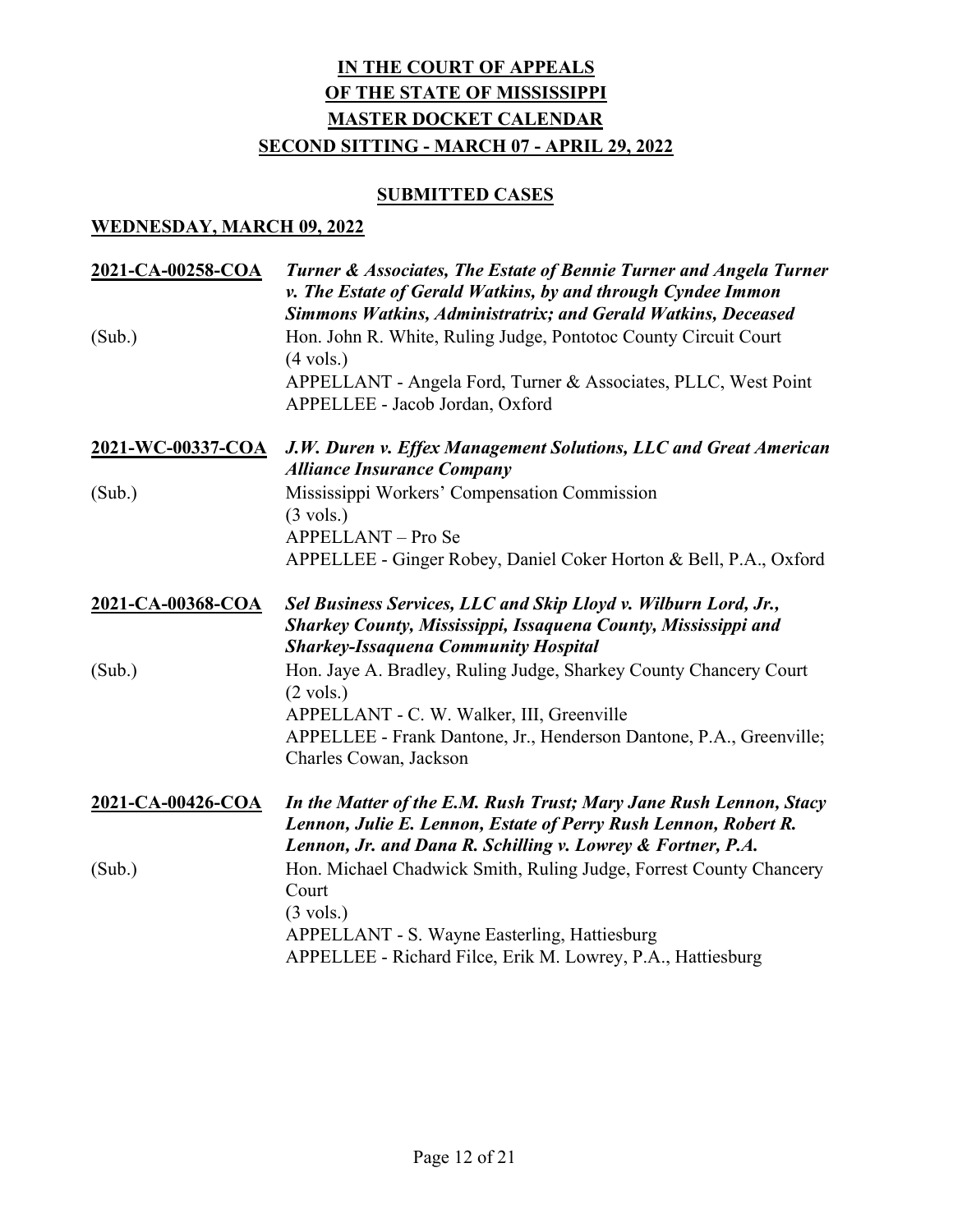### **SUBMITTED CASES**

| 2021-CP-00495-COA<br>(Sub.) | Jeffrey Courtjay Jackson v. Charles R. Mullins and Corporation,<br><b>Robert Glen Waddle and Corporation, Mark McClinton and</b><br>Corporation, James Andrew Yelton, Individually and in his Capacity<br>as Panola County Family Master and Corporation and Lyndsey<br>(Panola County DHS)<br>Hon. Percy L. Lynchard, Jr., Ruling Judge, Panola County Chancery<br>Court<br>$(2 \text{ vols.})$<br><b>APPELLANT - Pro Se</b><br>APPELLEE - Charlie Baker, Batesville; Rex Shannon, III, Jackson |
|-----------------------------|--------------------------------------------------------------------------------------------------------------------------------------------------------------------------------------------------------------------------------------------------------------------------------------------------------------------------------------------------------------------------------------------------------------------------------------------------------------------------------------------------|
| <u>2021-KA-00622-COA</u>    | Jonicqua Moffett v. State of Mississippi                                                                                                                                                                                                                                                                                                                                                                                                                                                         |
| (Sub.)                      | Hon. Jon Mark Weathers, Ruling Judge, Forrest County Circuit Court<br>$(5 \text{ vols.})$<br>APPELLANT - George Holmes, State Public Defender Office, Jackson<br>APPELLEE - Allison Hartman, Office of the Attorney General, Jackson                                                                                                                                                                                                                                                             |
| 2021-CA-00698-COA           | Jason Breland v. Joseph C. Turnage                                                                                                                                                                                                                                                                                                                                                                                                                                                               |
| (Sub.)                      | Hon. Sheila Havard Smallwood, Ruling Judge, Marion County Chancery<br>Court<br>$(1 \text{ vol.})$<br><b>APPELLANT - William Ducker, Purvis</b><br>APPELLEE - Joseph Turney, Columbia                                                                                                                                                                                                                                                                                                             |
| 2021-CC-00794-COA           | <b>Rico Mitchell v. MS Department of Employment Security</b>                                                                                                                                                                                                                                                                                                                                                                                                                                     |
| (Sub.)                      | Hon. Kathy King Jackson, Ruling Judge, Jackson County Circuit Court<br>$(1 \text{ vol.})$<br>APPELLANT - Pro Se<br>APPELLEE - Albert White, Jackson                                                                                                                                                                                                                                                                                                                                              |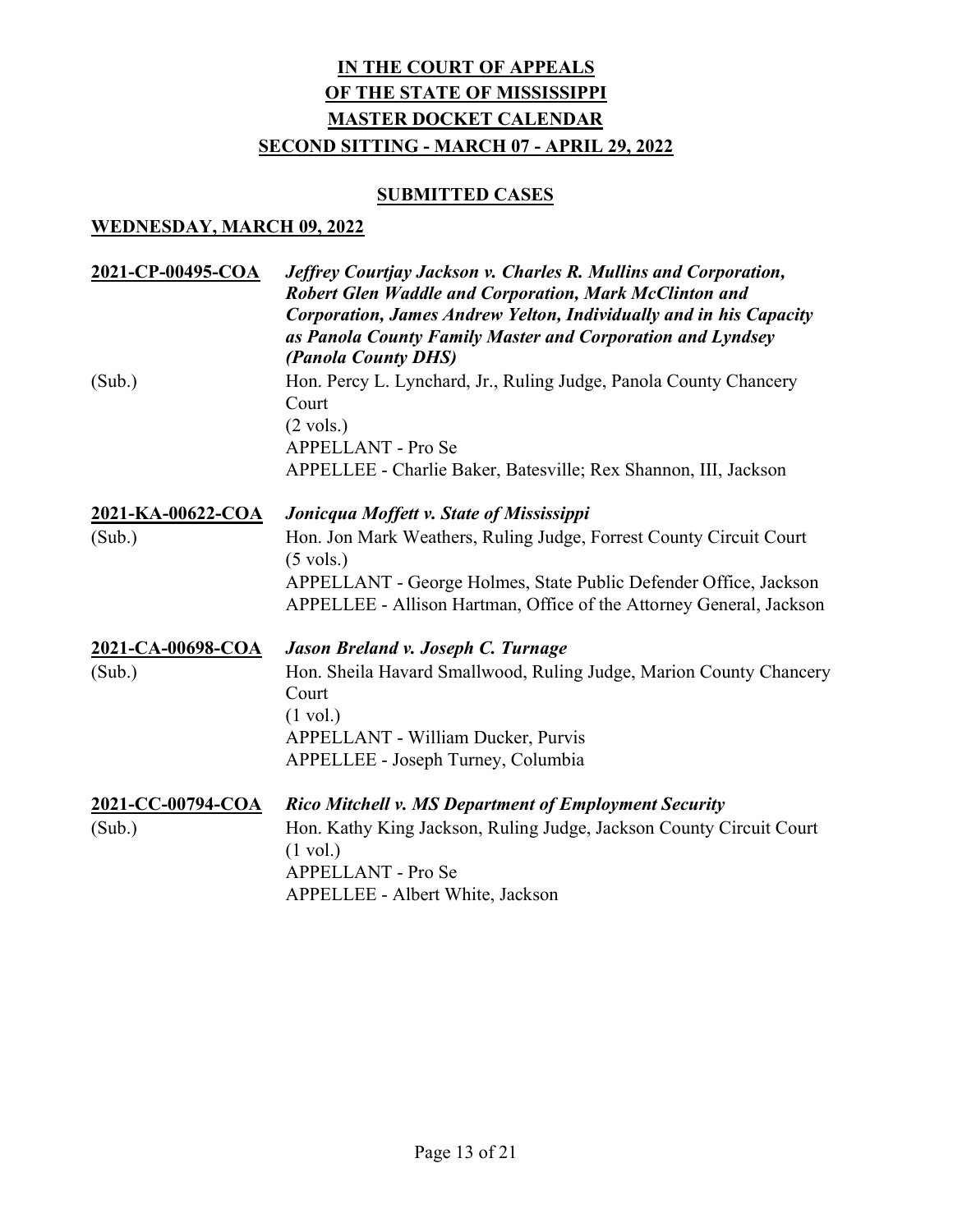### **SUBMITTED CASES**

| 2021-CA-00900-COA | Michael Taylor, Executor of the Estate of Mary Markwell, Deceased v.<br><b>Cheryl Markwell Tolbert</b> |
|-------------------|--------------------------------------------------------------------------------------------------------|
| (Sub.)            | Hon. Percy L. Lynchard, Jr., Ruling Judge, Tate County Chancery Court<br>$(3 \text{ vols.})$           |
|                   | APPELLANT - Taylor Heck, Senatobia<br>APPELLEE - Jerry Hisaw, Horn Lake                                |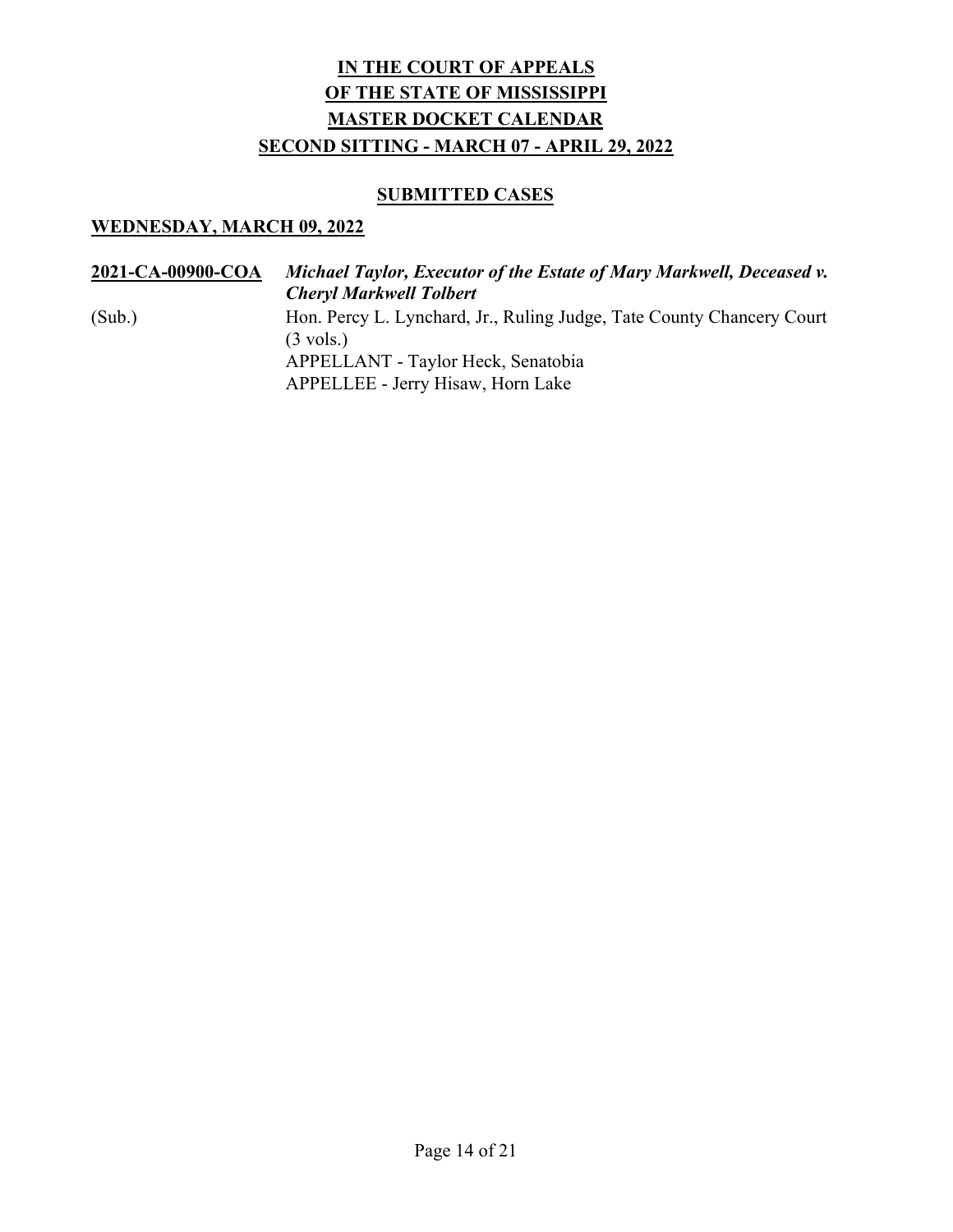## **SUBMITTED CASES**

| 2021-CA-00042-COA | Wanda St. Andrie v. Singing River Health System                   |
|-------------------|-------------------------------------------------------------------|
| (Sub.)            | Hon. James D. Bell, Ruling Judge, Jackson County Circuit Court    |
|                   | $(4 \text{ vols.})$                                               |
|                   | APPELLANT - Norman Pauli, Jr., Hattiesburg                        |
|                   | APPELLEE - Brett Williams, Pascagoula                             |
| 2021-CA-00866-COA | Dean Wadley v. Kelvin Hubbs                                       |
| (Sub.)            | Hon. Eleanor Johnson Peterson, Ruling Judge, Hinds County Circuit |
|                   | Court                                                             |
|                   | $(1 \text{ vol.})$                                                |
|                   | APPELLANT - Kenya Martin, Jackson                                 |
|                   | APPELLEE - Pro Se                                                 |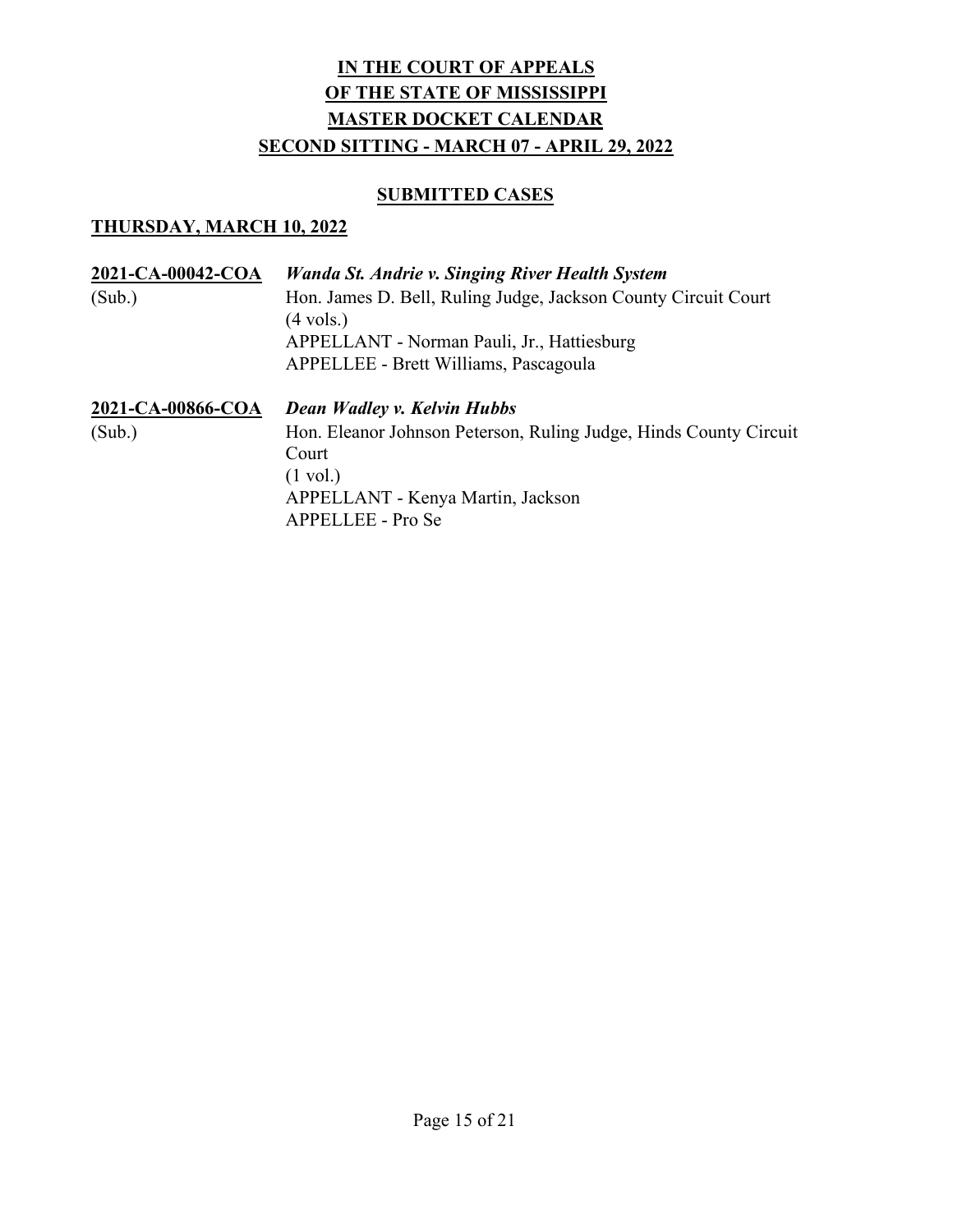### **SUBMITTED CASES**

| 2021-KA-00281-COA | Trabis Roger Bailey a/k/a Trabis Bailey a/k/a Trabis Rodrick Bailey v.<br><b>State of Mississippi</b>                                                                                                                                                      |
|-------------------|------------------------------------------------------------------------------------------------------------------------------------------------------------------------------------------------------------------------------------------------------------|
| (Sub.)            | Hon. Lawrence Paul Bourgeois, Jr., Ruling Judge, Harrison County<br>Circuit Court<br>$(4 \text{ vols.})$<br>APPELLANT - Zakia Butler, State Public Defender Office, Jackson<br>APPELLEE - Alexandra Rosenblatt, Office of the Attorney General,<br>Jackson |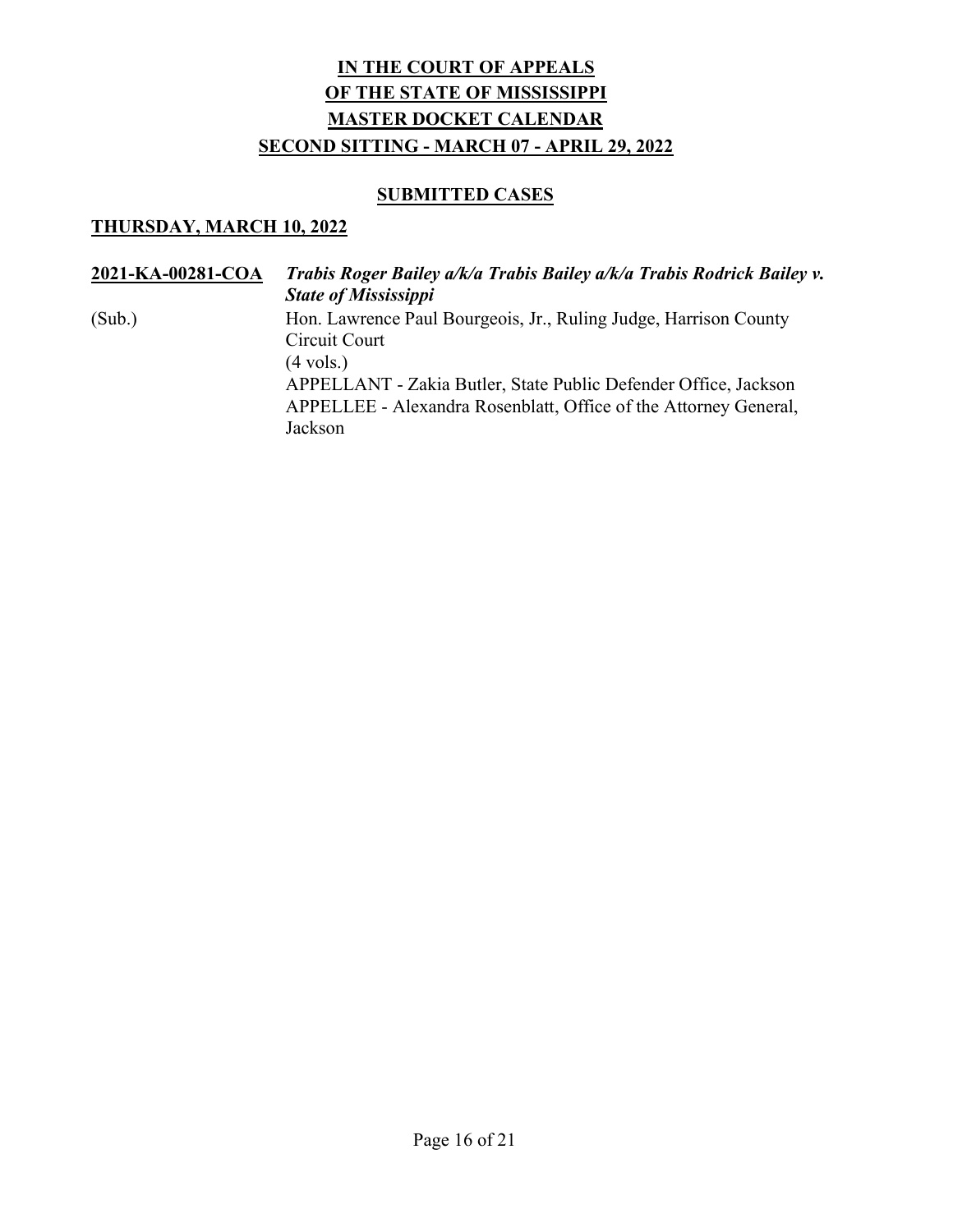## **SUBMITTED CASES**

| 2020-CP-01135-COA<br>(Sub.) | Mary Montgomery v. Glen W. Montgomery<br>Hon. D. Neil Harris, Sr., Ruling Judge, Jackson County Chancery Court<br>$(1 \text{ vol.})$<br>APPELLANT - Pro Se<br>APPELLEE - Mark Knighten, Pascagoula                                                        |
|-----------------------------|-----------------------------------------------------------------------------------------------------------------------------------------------------------------------------------------------------------------------------------------------------------|
|                             | <b>CONSOLIDATED WITH:</b>                                                                                                                                                                                                                                 |
| 2017-CP-00632-COA           | Mary G. Montgomery v. Glen W. Montgomery<br>Hon. D. Neil Harris, Sr., Ruling Judge, Jackson County Chancery Court<br>APPELLANT - Pro Se<br>APPELLEE - Mark Knighten, Pascagoula                                                                           |
| 2021-CA-00009-COA           | <b>Simpson County School District v. Joanna Wigley, as the Natural</b><br>Mother and Adult Next Friend of Jacob Lee Harvey, a Minor                                                                                                                       |
| (Sub.)                      | Hon. Stanley Alex Sorey, Ruling Judge, Simpson County Circuit Court<br>$(3 \text{ vols.})$<br>APPELLANT - Allison Fry, Jackson<br>APPELLEE - W. Terrell Stubbs, Mendenhall                                                                                |
| 2021-SA-00020-COA<br>(Sub.) | <b>Carl Smith v. Mississippi Department of Public Safety</b><br>Hon. Isadore W. Patrick, Jr., Ruling Judge, Hinds County Circuit Court<br>$(1 \text{ vol.})$<br>APPELLANT - Dennis Horn, Horn & Payne, PLLC, Madison<br>APPELLEE - Michael Brown, Jackson |
| 2021-CA-00053-COA           | Tina Franco and Roddy A. Vanacor v. Linda A. Ferrill and Charles<br>A. Ferrill                                                                                                                                                                            |
| (Sub.)                      | Hon. Margaret Alfonso, Ruling Judge, Hancock County Chancery Court<br>$(7 \text{ vols.})$<br>APPELLANT - Malcolm Jones, Pass Christian<br><b>APPELLEE - Jason Purvis, Gulfport</b>                                                                        |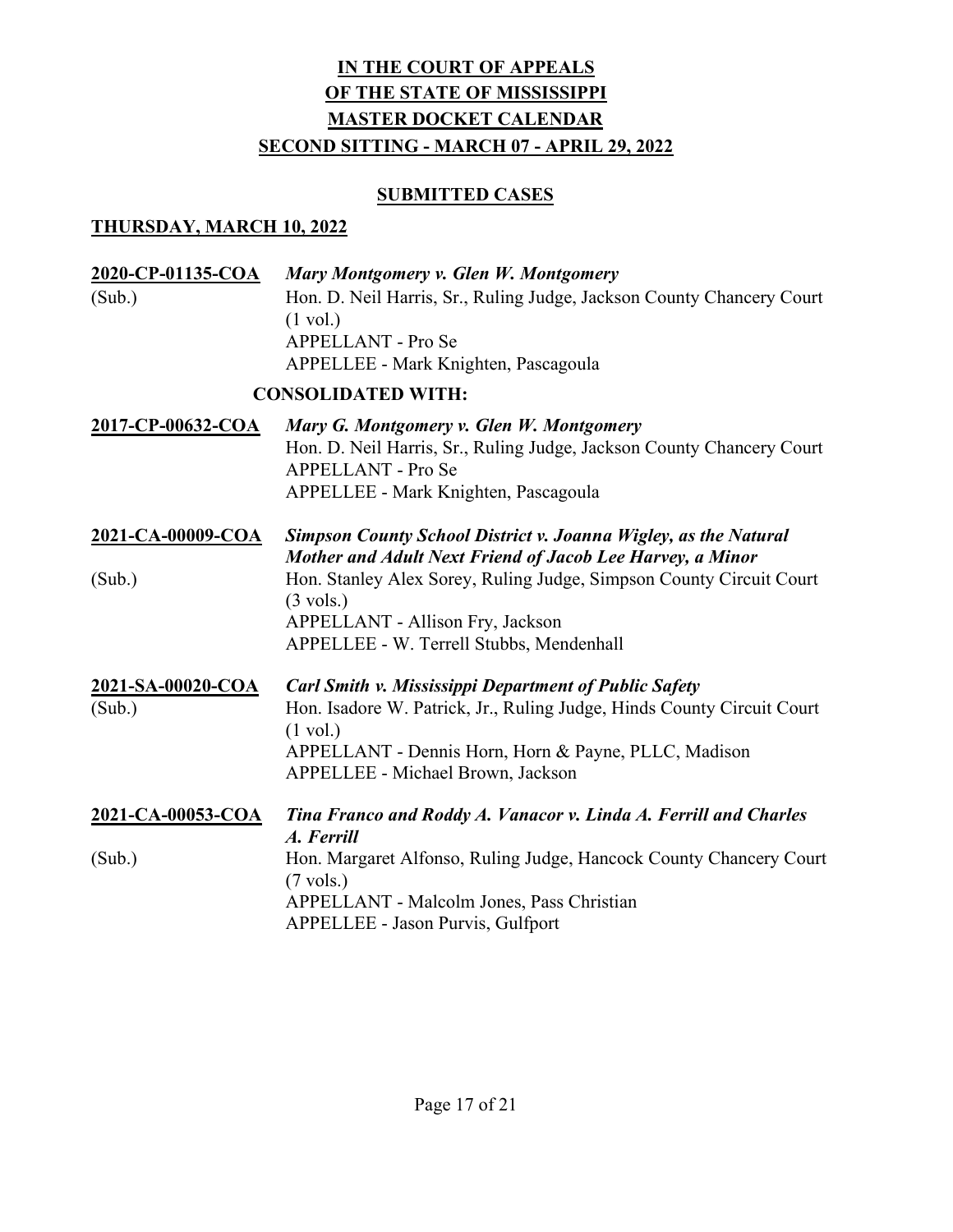#### **SUBMITTED CASES**

| 2021-CP-00196-COA                  | In the Interest of P. X. S., a Minor: Phillip Stokes, Sr. v. Adams<br><b>County Youth Court</b>                                                                                                                                                                                  |
|------------------------------------|----------------------------------------------------------------------------------------------------------------------------------------------------------------------------------------------------------------------------------------------------------------------------------|
| (Sub.)                             | Hon. Walter Jeffrey Brown, Ruling Judge, Adams County Youth Court<br>$(2 \text{ vols.})$<br>APPELLANT - Pro Se<br><b>APPELLEE - No Brief Filed</b>                                                                                                                               |
| 2021-KA-00244-COA<br>(Sub.)        | Willie Bays a/k/a Willie Bays, Sr. v. State of Mississippi<br>Hon. Charles E. Webster, Ruling Judge, Coahoma County Circuit Court<br>$(3 \text{ vols.})$<br>APPELLANT - W. Daniel Hinchcliff, State Public Defender Office,<br>Jackson                                           |
|                                    | APPELLEE - Barbara Byrd, Office of the Attorney General, Jackson                                                                                                                                                                                                                 |
| 2021-CA-00303-COA<br>(Sub.)        | Jimmie Fugler and Chuck Fugler v. Bank of Brookhaven<br>Hon. David H. Strong, Jr., Ruling Judge, Lincoln County Circuit Court<br>$(2 \text{ vols.})$<br>APPELLANT - Kathryn Boyd, Jackson<br>APPELLEE - Scott Ellzey, Phelps Dunbar, L.L.P., Gulfport                            |
| <u>2021-KA-00318-COA</u><br>(Sub.) | Donald Ray Jolly v. State of Mississippi<br>Hon. Mark Sheldon Duncan, Ruling Judge, Neshoba County Circuit<br>Court<br>$(3 \text{ vols.})$<br>APPELLANT - Justin Cook, State Public Defender Office, Jackson<br>APPELLEE - Scott Stuart, Office of the Attorney General, Jackson |
| 2021-CP-00333-COA                  | William T. White and William T. White d/b/a White Haul Transport,<br>Inc. v. Patsy B. White                                                                                                                                                                                      |
| (Sub.)                             | Hon. Roger T. Clark, Ruling Judge, Harrison County Circuit Court<br>$(5 \text{ vols.})$<br>APPELLANT - Pro Se<br>APPELLEE - Paul Rogers, Ridgeland                                                                                                                               |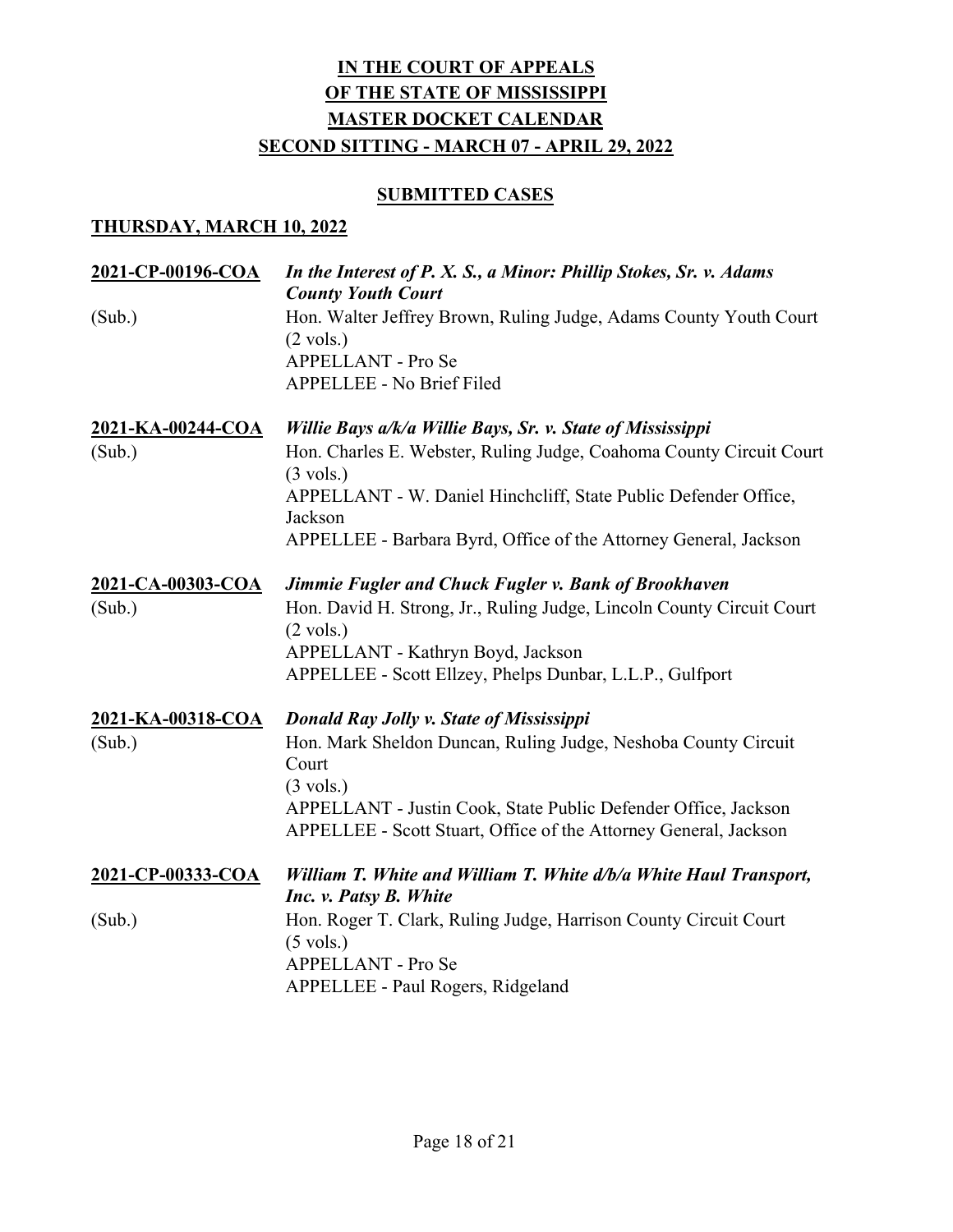### **SUBMITTED CASES**

| 2021-CA-00347-COA | La Casa I, LLC and Eden Hasen Kerns v. Terri D. Gottfried and<br><b>Robert J. Gottfried</b>                                                                                              |
|-------------------|------------------------------------------------------------------------------------------------------------------------------------------------------------------------------------------|
| (Sub.)            | Hon. Lawrence Paul Bourgeois, Jr., Ruling Judge, Harrison County<br>Circuit Court<br>$(3 \text{ vols.})$<br>APPELLANT - Russell Manning, Biloxi<br>APPELLEE - Virgil Gillespie, Gulfport |
| 2021-SA-00375-COA | <b>Bobbie Thomas v. Public Employees Retirement System of Mississippi</b>                                                                                                                |
| (Sub.)            | Hon. Isadore W. Patrick, Jr., Ruling Judge, Hinds County Circuit Court<br>$(1 \text{ vol.})$                                                                                             |
|                   | APPELLANT - George Luter, Jackson                                                                                                                                                        |
|                   | APPELLEE - Amelia Gamble, Jackson                                                                                                                                                        |
| 2021-CP-00428-COA | Kenneth S. Cunningham v. Mississippi Department of Corrections                                                                                                                           |
| (Sub.)            | Hon. Margaret Carey-McCray, Ruling Judge, Sunflower County Circuit<br>Court                                                                                                              |
|                   | $(1 \text{ vol.})$                                                                                                                                                                       |
|                   | APPELLANT - Pro Se                                                                                                                                                                       |
|                   | APPELLEE - Kimberly Turner, Jackson                                                                                                                                                      |
| 2021-KA-00436-COA | <b>Phillip James Carson a/k/a Phillip Carson v. State of Mississippi</b>                                                                                                                 |
| (Sub.)            | Hon. M. James Chaney, Jr., Ruling Judge, Warren County Circuit Court<br>$(4 \text{ vols.})$                                                                                              |
|                   | APPELLANT - Justin Cook, State Public Defender Office, Jackson<br>APPELLEE - Barbara Byrd, Office of the Attorney General, Jackson                                                       |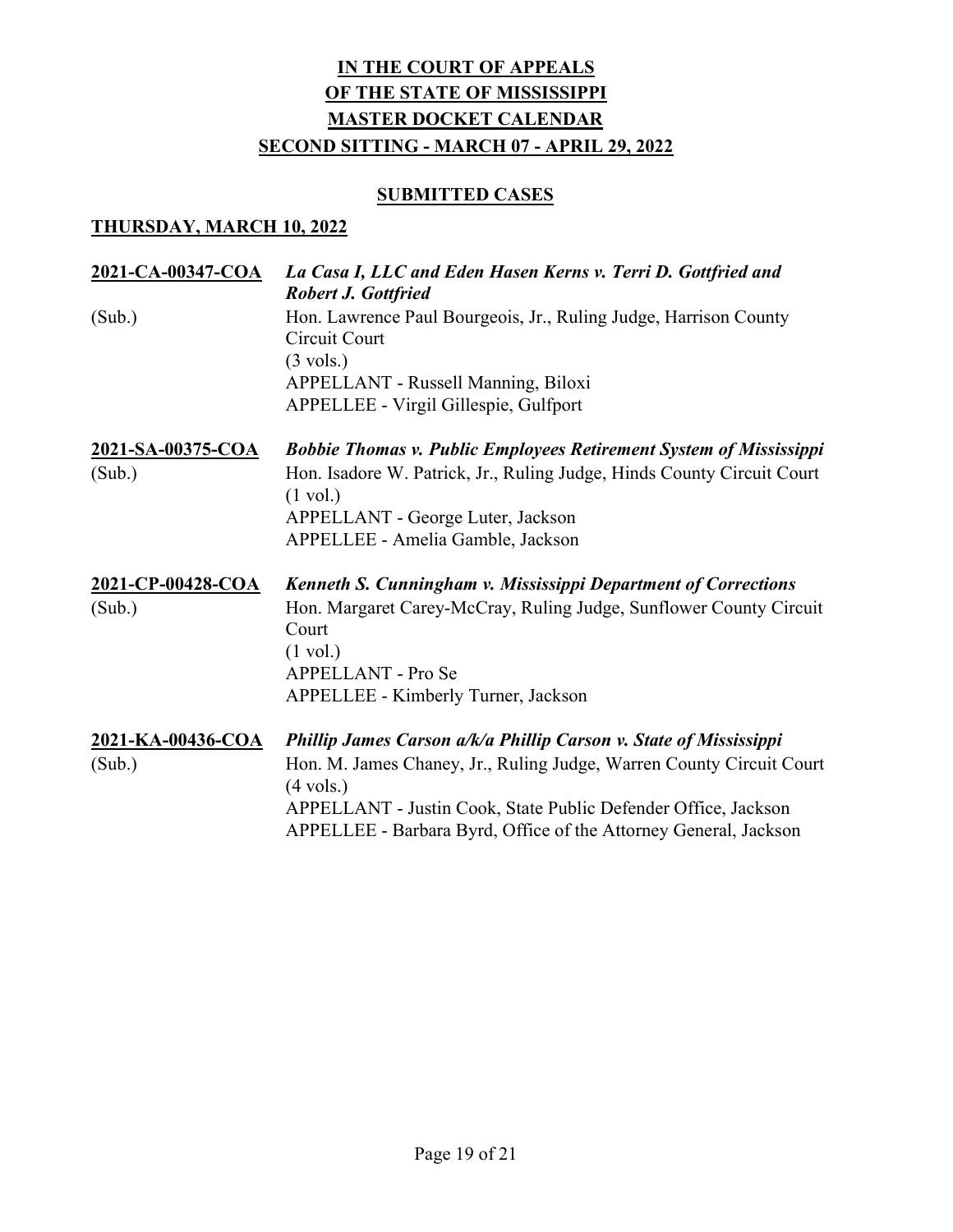### **SUBMITTED CASES**

| <u>2021-KA-00499-COA</u> | <b>Anthony Short v. State of Mississippi</b>                                                                                            |
|--------------------------|-----------------------------------------------------------------------------------------------------------------------------------------|
| (Sub.)                   | Hon. Tomika Harris Irving, Ruling Judge, Copiah County Circuit Court<br>$(3 \text{ vols.})$                                             |
|                          | APPELLANT - Zakia Butler, State Public Defender Office, Jackson<br>APPELLEE - Alexandra LeBron, Office of the Attorney General, Jackson |
| 2021-CP-00538-COA        | Ngoc Mai Nguyen v. Elvis Bui                                                                                                            |
| (Sub.)                   | Hon. Joseph N. Studdard, Ruling Judge, Lowndes County Chancery<br>Court                                                                 |
|                          | $(3 \text{ vols.})$                                                                                                                     |
|                          | <b>APPELLANT - Pro Se</b>                                                                                                               |
|                          | APPELLEE - William Cooper, Columbus                                                                                                     |
| 2021-KA-00654-COA        | Walter Carruthers a/k/a Walter "Cookie" Carruthers v. State of<br><b>Mississippi</b>                                                    |
| (Sub.)                   | Hon. Kent E. Smith, Ruling Judge, Union County Circuit Court<br>$(4 \text{ vols.})$                                                     |
|                          | APPELLANT - W. Daniel Hinchcliff, State Public Defender Office,<br>Jackson                                                              |
|                          | APPELLEE - Allison Horne, Office of the Attorney General, Jackson                                                                       |
| 2021-CP-00972-COA        | C.D. Pickle, Jr. a/k/a Clanton D. Pickle Jr. a/k/a C.D. Pickle v. State<br>of Mississippi                                               |
| (Sub.)                   | Hon. Richard A. Smith, Ruling Judge, Leflore County Circuit Court                                                                       |
|                          | $(1 \text{ vol.})$                                                                                                                      |
|                          | APPELLANT - Pro Se                                                                                                                      |
|                          | APPELLEE - Ashley Sulser, Office of the Attorney General, Jackson                                                                       |